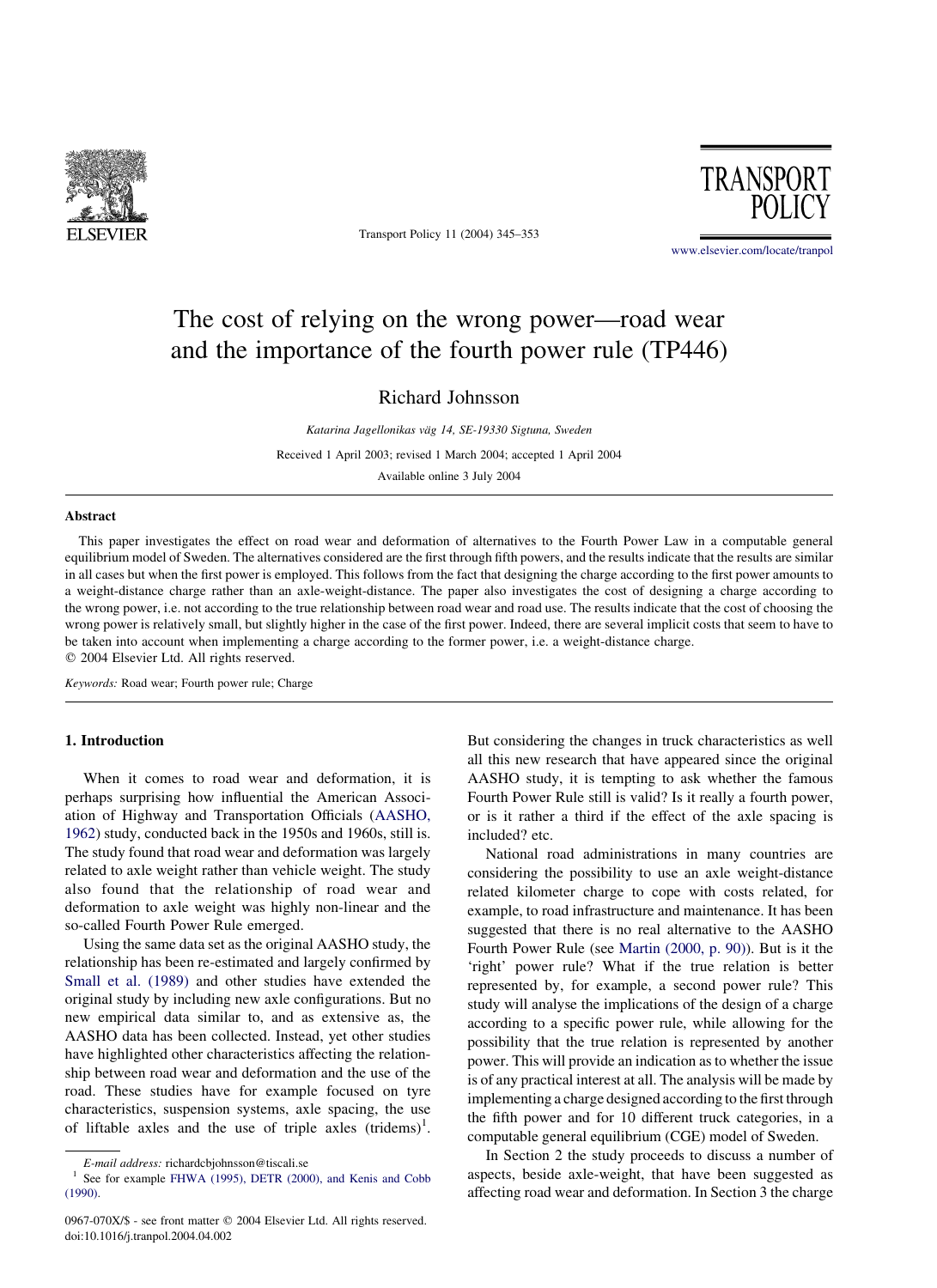is calculated, and in Section 4 the simulation results are presented. Section 5 concludes the study.

# 2. The fourth power rule?

The results of the [AASHO \(1962\)](#page-8-0) study and the Fourth Power Rule can be summarized, as in [Small et al. \(1989,](#page-8-0) [p. 11\)](#page-8-0): "Two technological facts are crucial to understanding road wear. First, the equivalence factor for an axle rises very steeply with its load—roughly as its third power. [...] Second, it is the weight per axle that matters, not total vehicle weight". Although Small et al. question the AASHO result by suggesting "our estimates show a somewhat less steep relationship between pavement life and axle load closer to a third-power principle than to the fourth-power principle conventionally used…", they are referring to rigid pavements. For flexible pavements, such as the asphalt used in Sweden, the AASHO rule of thumb, the Fourth Power Law, seems to be verified by [Small et al. \(1989\).](#page-8-0) It is also verified by a report to the Swedish Government back in the 1960s, a report that designed the kilometer charge introduced in 1974 and abolished in  $1993^2$ . The report noted that the exponent (i.e. the power) fluctuates widely depending on the type of road body, but that a study had arrived at an exponent of 3.9 for asphalt roads when applying the AASHO formula under Swedish conditions.<sup>3</sup>

Since the AASHO study, however, several other factors have been identified as influencing the road wear. These include tyre characteristics, suspension systems, the use of liftable axles, axle spacing and the use of triple axles (tridems) and the fact that the road types are a major determinant of the exponent. And there have naturally been many changes in truck characteristics since the AASHO study.

First of all, for commercial considerations, tyres have generally become lighter, smaller in diameter and able to carry a greater load. This has for example resulted in the use of radial instead of bias-ply tyres, higher tyre pressure and more frequent use of dual tyres. When it comes to tyres, it is a known fact that higher tyre pressure reduces the size of a tyre's 'footprint' on the pavement, so that the weight of the wheel is distributed over a smaller area, suggesting greater road wear. The wide single tyres bring about savings in fuel costs but might result in higher road wear than otherwise identical dual tyres. On the other hand, although dual tyres could be expected to cause less road wear than single tyres, in reality one of the tyres may often be overloaded due to unequal tyre pressures, uneven tyre wear, or pavement crown. This to some extent offsets the expected advantage of dual tyres.

Another effect of dual tyres is the effect of randomness in the lateral placement of the truck on the road. This means that the single tyre often wander sideways over the lane, spreading the wear out sideways. A dual tyre lessens this 'positive' effect. [FHWA \(1995\)](#page-8-0) summarizes this in the following way (p. 16): "Taking all of these findings into consideration suggests that the relative damage potential [of single tyres] is much less than commonly believed, and conceivably the wide base [single] tires might be less damaging than duals." This is a conclusion not found in for example [DETR \(2000\),](#page-8-0) hinting at the major uncertainties in the field.

A second truck characteristic that has changed since the AASHO study is the suspension systems. Again quoting [FHWA \(1995\):](#page-8-0) "As a heavy truck travels along the highway, axle loads applied to the pavement surface fluctuate above and below their average values. […] On the assumption that the pavement wear effects of dynamic loads are similar to those of static loads and follow a fourth-power relationship, increases in the degrees of fluctuation increase pavement wear." Thus, better suspension systems might decrease the road wear, but, as noted in [DETR \(2000\),](#page-8-0) this is for example conditional upon the suspension system being "maintained at a specified level in order to maximize those benefits" (p. 70). Thus, there is a large uncertainty in how the suspension system might affect road wear and the Fourth Power Rule.

A third truck characteristic influencing the road wear that was not accounted for in the AASHO study is the use of liftable axles. Liftable axles "provide the vehicle operator with the opportunity of reducing tyre wear and fuel consumption at times when the vehicle is substantially less than fully laden", but there is "a risk that the lift axle can be misused or abused" ([DETR, 2000, p. 76](#page-8-0)). This is because it is conceivable that an operator will take the opportunity to reduce tyre wear and fuel consumption also when the truck is fully loaded. [FHWA \(1995\)](#page-8-0) also mentions the use of liftable axles to get around the—often employed—charges determined by the combination of weight and the number of axles. Charging the liftable axles as if they were rigid axles could of course, solve this problem. But that perhaps introduces other problems. Anyhow, there is a great uncertainty in this area as well.

Fourth, the axle configuration also affects road wear in different ways. For example, it is unlikely that axle spacing affects rutting, but is more likely to affect the fatigue. If axles are placed close enough together, they start to act as an entity and it is suggested in the [FHWA \(1995\)](#page-8-0) study (p. 18) "that the  $AASHTO<sup>4</sup>$  esal [equivalent standard load] values appear to understate the damaging effect of dual and triple axles in comparison to single axles." [FHWA \(1995\)](#page-8-0) also mentions studies that question the [AASHTO \(1993\)](#page-8-0) values for tridems. The road wear factor for tridems used in the present study are based on [Kenis and Cobb \(1990\)](#page-8-0). Hence, there is a great deal of uncertainty in this field, too.

<sup>&</sup>lt;sup>2</sup> [See SOU 1969:45.](#page-8-0)

<sup>&</sup>lt;sup>3</sup> The coefficients in the Small et al. study were 3.241 for rigid pavements and 3.652 for flexible pavements. In a study by [NCHRP \(1993, p. 12\)](#page-8-0) it was found that 'Rutting damage is proportional to axle load, and fatigue is roughly proportional to load raised to the fourth power'. The results of the Swedish study can be found in [SOU 1969:45 p. 134](#page-8-0).

<sup>4</sup> American Association of State Highway and Transportation Officials (AASHTO) is the predecessor to AASHO.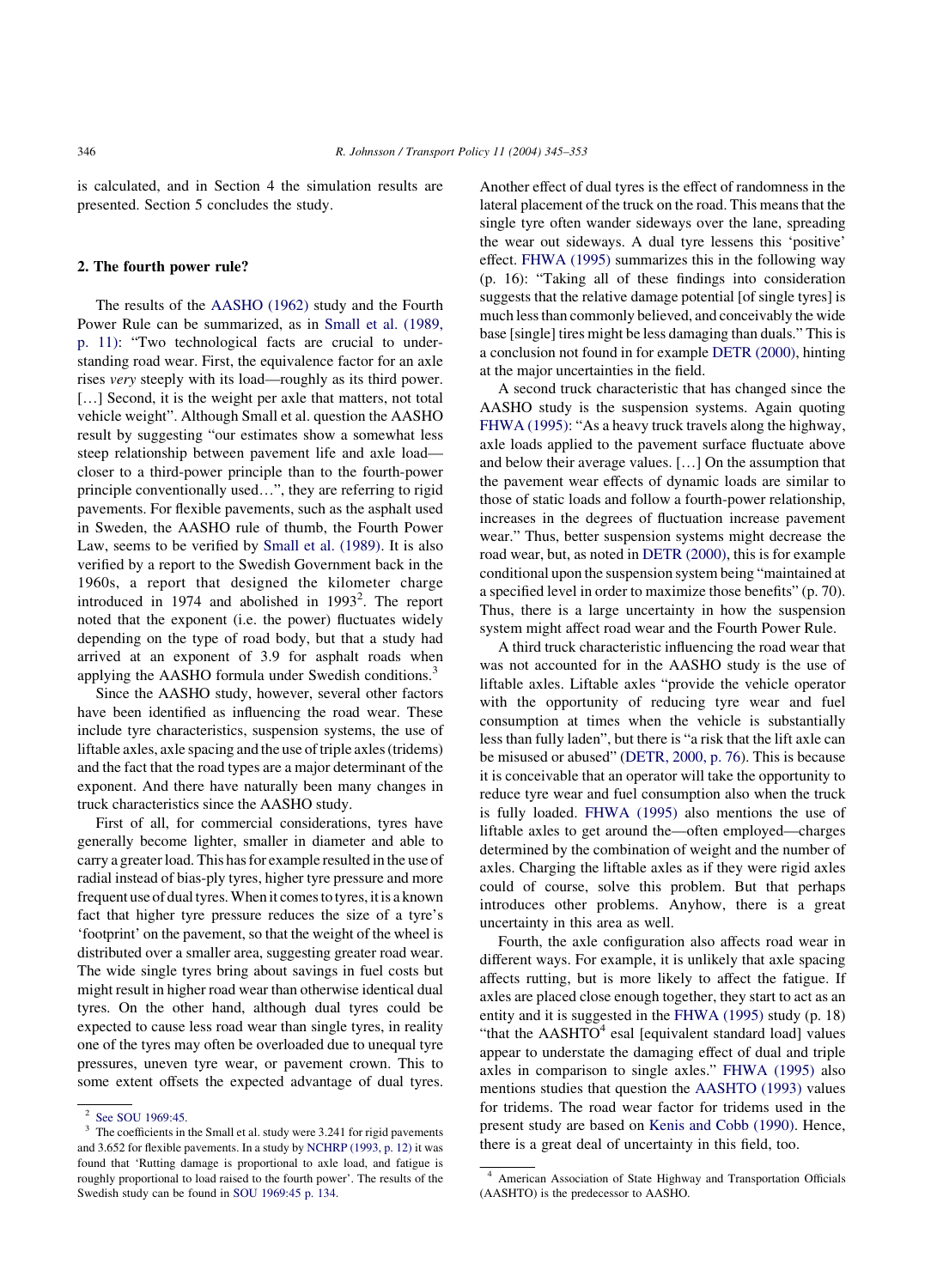| Scenario<br>Exponent |                | Local |      |      | Regional | Long-distance |      |      |      |      |      |
|----------------------|----------------|-------|------|------|----------|---------------|------|------|------|------|------|
|                      | L2             | L3    | L4   | LS21 | LS22     | LS23          | LS32 | LS33 | LS34 | LS44 |      |
| Scenario 1           |                | 0.47  | 0.44 | 0.37 | 0.73     | 0.93          | 0.9  | 0.85 | 0.75 | 1.00 | 0.93 |
| Scenario 2           | $\overline{c}$ | 0.55  | 0.48 | 0.32 | 0.87     | 1.06          | 1.00 | 0.89 | 0.72 | 1.22 | 1.06 |
| Scenario 3           | 3              | 0.57  | 0.47 | 0.24 | 0.90     | 1.05          | 0.96 | 0.80 | 0.62 | 1.28 | 1.05 |
| Scenario 4           | 4              | 0.60  | 0.46 | 0.17 | 0.92     | 1.02          | 0.93 | 0.72 | 0.55 | 1.32 | 1.04 |
| Scenario 5           |                | 0.63  | 0.45 | 0.12 | 0.94     | 1.00          | 0.90 | 0.65 | 0.50 | 1.35 | 1.02 |

Table 1 The kilometer charge in SEK per vehicle kilometer

Finally, the value of the exponent seems to be determined to a high degree by the road type. [DETR \(2000\)](#page-8-0) refers to results where the exponent has been allowed to vary between three and nine, that is, to a very high degree. In the Swedish study referred to above, the exponent for road types built on different types of soil ranges from 1.16 to 8.52 with a weighted average of 3.30 ([SOU 1969:45, pp. 136–7\)](#page-8-0). The exponent seems to be lower where most of the transport by heavy truck is conducted (which in turn is a reflection of the fact that roads are often better where traffic is heavy). However, there might be exceptions to the last point<sup>5</sup>. But let us now proceed to Section 3, which outlines how the charge is calculated.

# 3. The charge

The charge is calculated according to the first, second, third, fourth and fifth power. However, this is not as straightforward as it might seem and requires some explanation. First of all, the number of so-called equivalent standard axle loads (esals) for each truck category used in the study  $(L2-L44)$  is calculated according to

$$
ESALS_j = \sum_i x_i^{\exp} \tag{1}
$$

where the truck category  $j$  is the sum of the esal of each individual axle  $\vec{i}$  and where the esal of each individual axle,  $x^{\exp}$ , is the quotient between the actual axle weight and the standard axle of 8.172 metric tonnes (18 kip) raised to the exponent in question (1st, 2nd, 3rd, 4th or 5th). Second, each truck category traveled  $z$  km the year in question. Hence, adding the product of the esals and kilometers performed for each truck category according to

$$
ESALKM = \sum_{j} (ESALS_j \times z_j)
$$
 (2)

gives the total number of esal-kilometers performed over the year. Third, the actual level of the charge is set to cover the annual road wear and deformation and as an approximation to this, the annual status quo road

maintenance cost is used<sup>6</sup>. The charge per esal-km is calculated according to:

 $Chargeperesal-km=roadmaintenancecost/ESALKM (3)$ 

Hence, the level of the charge is determined by aggregating the total number of esal-km, i.e. the total number of kilometers performed by the standard load (steps (1) and (2)), and then to divide the annual road wear and deformation cost with this number (step (3)). The result is the implied charge of one esal-km. After this, and fourthly, the charge for a particular truck is now simply determined by the product of the esals it incurs and the charge per esal, according to

# (Charge per vkt)<sub>i</sub> = Charge per esal-km  $\times$  ESALS<sub>i</sub> (4)

where the left-hand side is the charge for the particular truck category. In other words, the road wear cost of 1889 million SEK is divided by the total number of esal-kilometers and the result is the charge for driving a standard axle one kilometer. This procedure is repeated for each exponent. The charges are thus all designed to recover the maintenance cost.<sup>7</sup>

The levels of the charges are shown in Table 1. The first two columns show the power rule (exponent) with the corresponding scenario in the model. The table shows that for some truck categories, increasing the exponent means a lower charge (L3, L4, LS22, LS23, LS32, LS33, LS44) while the reverse holds for other categories

<sup>5</sup> An example could be the extensive timber trucking on secondary and tertiary roads, for example in the Swedish northern inlands.

<sup>6</sup> According to [SOU 1997:35,](#page-8-0) on p. 86 of the supplement, the status quo annual maintenance cost of sealed roads is stated as approximately 1856 million SEK at 1990 prices. This is the level of maintenance that keeps the roads in a condition that is in line with the expected life span of the road, i.e. the road will be usable for the period expected in the investment plan. The road maintenance of sealed roads amounted to 1889 million SEK in 1995, and this figure determines the level of the charge. This is considered to be the best estimate of the road wear available.

When referring to trucks, also other heavy vehicles like buses are included, mainly due to the availability of data issues. The higher exponents also imply that cars do not pay a charge, since the road wear would be minuscule. This is an approximation that is judged to be acceptable also in the case of the lower exponents.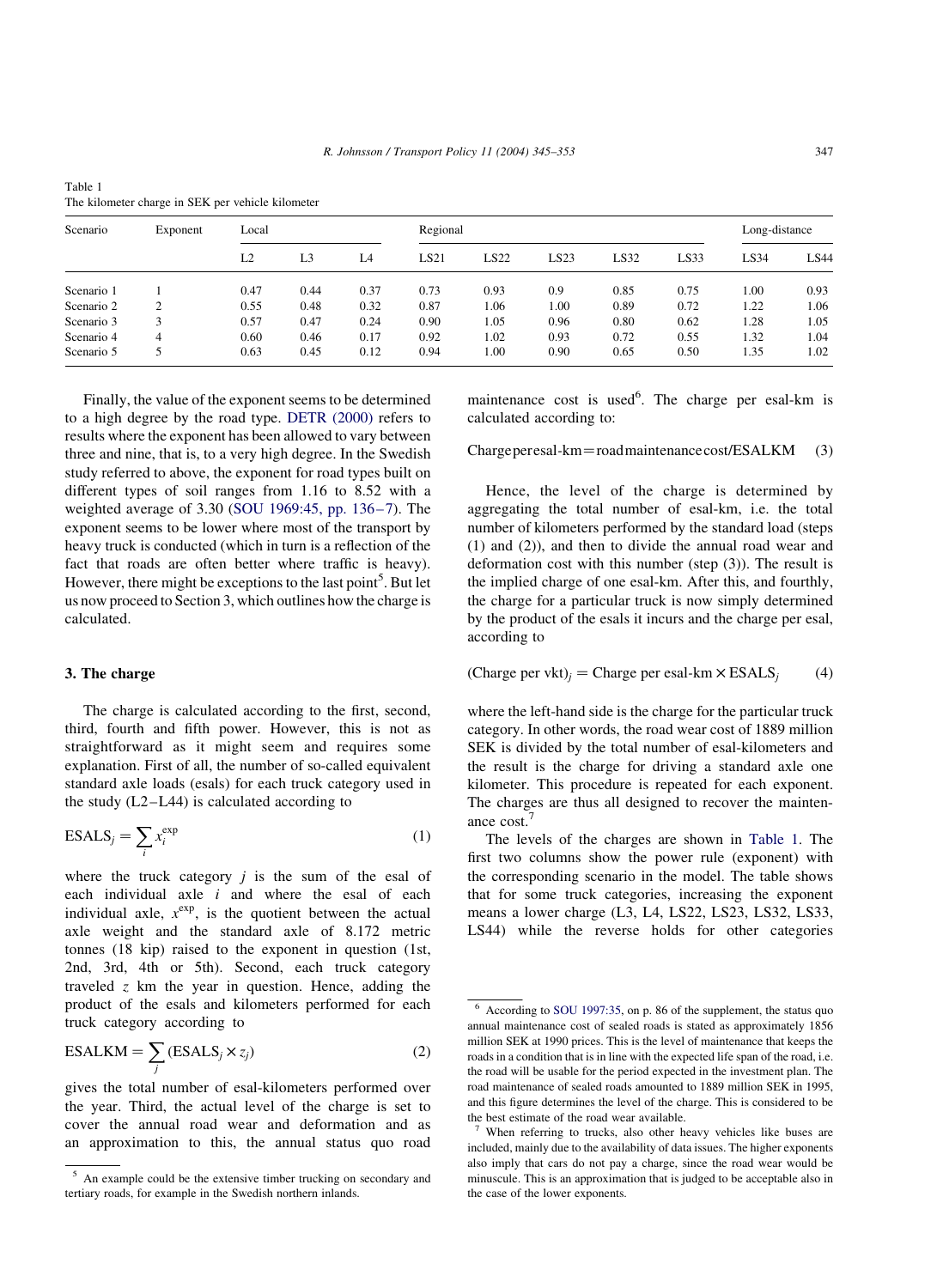|                 |            |         | Truck category |        |         |         |         |        |        |         |        |
|-----------------|------------|---------|----------------|--------|---------|---------|---------|--------|--------|---------|--------|
|                 |            | L2      | L <sub>3</sub> | L4     | LS21    | LS22    | LS23    | LS32   | LS33   | LS34    | LS44   |
| Benchmark value | mSEK       | 399.4   | 306.0          | 23.4   | 4.4     | 21.3    | 41.3    | 49.0   | 162.4  | 520.8   | 64.1   |
| SC <sub>1</sub> | $\%$       | $-8.5$  | $-5.3$         | $-1.6$ | $-18.9$ | $-10.4$ | $-9.1$  | $-8.4$ | $-7.3$ | $-8.9$  | $-7.9$ |
|                 | $t$ -value | 27.02   | 33.81          | 47.40  | 13.05   | 33.98   | 38.66   | 41.21  | 38.09  | 35.63   | 34.63  |
| SC2             | $\%$       | $-9.6$  | $-5.6$         | $-0.4$ | $-20.9$ | $-11.7$ | $-10.0$ | $-8.5$ | $-6.1$ | $-10.5$ | $-8.2$ |
|                 | $t$ -value | 25.04   | 30.98          | 38.24  | 13.02   | 33.04   | 37.36   | 40.97  | 36.83  | 30.77   | 29.41  |
| SC <sub>3</sub> | $\%$       | $-9.9$  | $-5.5$         | 1.1    | $-21.4$ | $-11.8$ | $-9.8$  | $-7.4$ | $-4.6$ | $-11.0$ | $-7.7$ |
|                 | $t$ -value | 24.95   | 30.68          | 32.52  | 13.36   | 33.58   | 37.22   | 41.96  | 37.09  | 29.51   | 27.73  |
| SC <sub>4</sub> | $\%$       | $-10.3$ | $-5.4$         | 2.4    | $-21.7$ | $-11.8$ | $-9.7$  | $-6.4$ | $-3.5$ | $-11.4$ | $-7.2$ |
|                 | $t$ -value | 24.82   | 30.37          | 28.03  | 13.57   | 33.43   | 35.93   | 41.20  | 36.13  | 28.7    | 26.59  |
| SC <sub>5</sub> | $\%$       | $-10.7$ | $-5.2$         | 3.4    | $-22.1$ | $-11.7$ | $-9.6$  | $-5.3$ | $-2.8$ | $-11.6$ | $-6.8$ |
|                 | $t$ -value | 24.67   | 29.98          | 25.02  | 13.74   | 33.01   | 34.59   | 39.84  | 34.95  | 28.31   | 25.99  |

<span id="page-3-0"></span>Table 2 Results w.r.t. trucking; percentage change in vkt and esal-km

 $(L2, LS21, LS34)<sup>8</sup>$ . It is assumed that some truck categories are used locally, others regionally and some for long-distance transport, as explained in [Johnsson \(2003, Ch. 4\)](#page-8-0). The main implication of this is with regard to the substitution possibilities between the different truck categories. The nested production structure and the elasticities employed are outlined in [Johnsson \(2003, Appendices E and F, respectively\).](#page-8-0) Further details about the model are presented in Appendix  $A^9$ .

Before turning to the results, an important implication from the choice of powers has to be mentioned. Using the first power when calculating the charge,  $(1)$ – $(4)$  above collapse into a weight-distance charge, rather than an axleweight-distance charge. A weight-distance charge is different in some aspects from an axle-weight charge. First, considerably less information is needed to implement the charge. For example, the existing vehicle registration tax registers would probably contain the necessary information. Second, collection of the charges would probably impose a lower burden on the involved parties. The vehicles could, for example, be weighed before driving up onto a toll road, something that would be more difficult were axle-weight charges to be employed. On the other hand, we would expect some of the advantages from an axle-weight charge to be diminished were a weight-distance charge to be imposed instead. The simulations will help give an indication of the relative sizes of these offsetting effects.

# 4. Results

#### 4.1. The results on road wear

Table 2 shows the changes in vehicle kilometers and esalkilometer for each truck category in each scenario. First, in the first scenario, where the first power was used to determine the level of the charge, we see that the vehicle and esalkilometers decreased for all truck categories, but that the decrease is different for different categories. It is the activity of the most damaging truck categories that decreases most. Secondly, we see that these results repeat themselves in the second, third, fourth and fifth scenario, only now the decrease in the activity of the most damaging truck categories is larger, and the decrease in the activity of the least damaging truck categories is smaller, than in the first scenario. We see that this effect is enhanced as the power used to design the charge increases. Moreover, the activity of the least damaging truck category within the 'local' nest, L4, even turned into positive figures in SC3–SC5.

If the figures in Table 2 are transformed into figures of road wear they result in Table 3. There we find, in the righthand column, that road wear decreases in all scenarios, ranging from 155 to 181 million SEK. The differences between the scenarios are thus rather small, at least in relation to the overall road wear of 1889 million SEK.

The table also shows that the total esal-kilometers performed decrease to a larger extent than the vehicle kilometers performed and that this result holds for all the scenarios. However, we see that most of the effects come from the overall decrease in vehicle kilometers performed, and only to a lesser degree by shifts to less damaging truck categories. This is manifested by the relatively small differences between the decreases in esal-kilometers and the vehicle kilometers performed, ranging 'only' to an

| Table 3             |  |
|---------------------|--|
| Effect on road wear |  |

|            | Vehicle kilometers<br>(%) | Esal-kilometers<br>(%) | Road wear<br>(mSEK) |
|------------|---------------------------|------------------------|---------------------|
| Scenario 1 | $-8.0$                    | $-8.2$                 | $-1.55$             |
| Scenario 2 | $-8.7$                    | $-9.2$                 | $-174$              |
| Scenario 3 | $-8.6$                    | $-9.3$                 | $-176$              |
| Scenario 4 | $-8.5$                    | $-9.5$                 | $-179$              |
| Scenario 5 | $-8.4$                    | $-96$                  | $-181$              |

<sup>8</sup> The truck categories are explained in [Johnsson \(2003, Appendix C\).](#page-8-0)  $L2 = 2$  axles,  $L3 = 3$  axles,  $L4 = 4$  axles,  $L21 = 2$ -axle truck with 1-axle trailer, etc.

<sup>9</sup> For information about the benchmark 1995 data set, see [Johnsson](#page-8-0) [\(2003, Ch. 2–4\)](#page-8-0).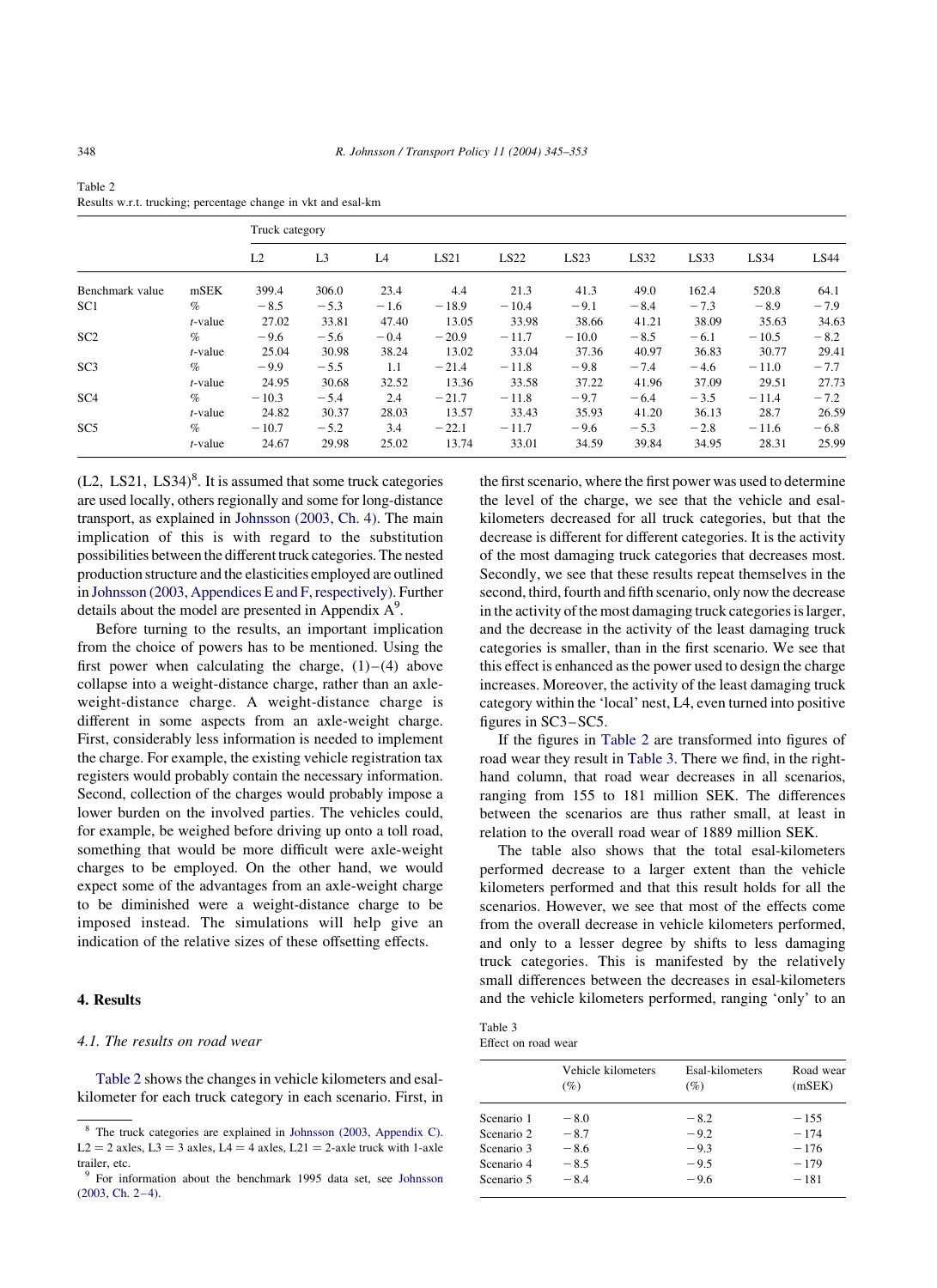additional 0.2% on top of the 8.0% in scenario 1, to 1.2% on top of the 8.4% in scenario 5. These figures also reveal that the shifts towards less damaging truck categories increase as the power used to design the charge increases. Finally, we see that employing a weight-distance charge in scenario 1 leads to a smaller decrease in both vehicle and esalkilometers performed, and that the difference between these measures is smaller. The latter effect is perhaps expected, but the former is not as obvious.

Table 4 shows the effect on the government budget in all scenarios. The ex ante static effect is that another 1889 million SEK will be raised to cover road maintenance. However, after the adjustments to the charge, ex post, it turns out that only 56–63% of the 1889 million SEK will flow into the government budget.

Once again we see that the weight-distance charge of scenario 1 leads to a different result. The net positive effect on the government budget is about 120 million SEK less compared to the other scenarios. This amount is an economically relevant figure in this context since the reduction in road wear in the first scenario amounts to 155 million SEK. When choosing a weight-distance charge designed according to the first scenario over an axle-weight

charge, the 120 million SEK has to be weighed against the more practical advantages of the former (as discussed above).

So far we have implicitly assumed that the charge actually was designed according to the true relation between truck characteristics and road wear. Let us relax that assumption. [Table 5](#page-5-0) provides an example in relation to the fourth power. In the second row of the table, we see the resulting changes for each truck category following the imposition of a charge designed according to the fourth power, which is most commonly assumed to be the true relation (these figures were also given in [Table 2](#page-3-0)). In the first column, we find the true power, ranging from 1 to 5. If the charge was designed correctly, the results of the two rows next to 'true  $= 4$ ' would hold. These are the results presented above for the fourth scenario, and we see that the 9.5% decrease in road wear equals the decrease in esal-kilometers in the fourth scenario in [Table 3.](#page-3-0) But [Table 5](#page-5-0) also shows the effects on road wear when the charge is designed according to the fourth power but when the true relation is something else. The right-hand column shows that the reduction in road wear range from 8.9 to 9.6% as the true relation varies from the first to the fifth power.

| Table 4                                           |  |  |  |
|---------------------------------------------------|--|--|--|
| Tax payments and changes in the government budget |  |  |  |

|                  |                  |              |         |                    | Total change |
|------------------|------------------|--------------|---------|--------------------|--------------|
| $Ex$ ante-static |                  |              |         |                    |              |
| $SC1 - SC5$      | Costs            | Government   |         | Revenue            |              |
|                  | Road maintenance | $\mathbf{0}$ | $+1889$ | Km-charge          |              |
|                  |                  | $\mathbf{0}$ | $+1889$ |                    |              |
| Ex post-dynamic  |                  |              |         |                    | $+1889$      |
| SC <sub>1</sub>  | Costs            | Government   |         | Revenue            |              |
|                  | Road maintenance | $-155$       | $+1734$ | Km-charge          |              |
|                  |                  |              | $-826$  | Other tax payments |              |
|                  |                  | $-155$       | $+908$  |                    |              |
| SC2              | Costs            | Government   |         | Revenue            | $+1063$      |
|                  | Road maintenance | $-174$       | $+1715$ | Km-charge          |              |
|                  |                  |              | $-697$  | Other tax payments |              |
|                  |                  | $-174$       | $+1018$ |                    |              |
| SC3              | Costs            | Government   |         | Revenue            | $+1192$      |
|                  | Road maintenance | $-176$       | $+1713$ | Km-charge          |              |
|                  |                  |              | $-696$  | Other tax payments |              |
|                  |                  | $-176$       | $+1017$ |                    | $+1193$      |
| SC <sub>4</sub>  | Costs            | Government   |         | Revenue            |              |
|                  | Road maintenance | $-179$       | $+1710$ | Km-charge          |              |
|                  |                  |              | $-695$  | Other tax payments |              |
|                  |                  | $-179$       | $+1015$ |                    | $+1194$      |
| SC <sub>5</sub>  | Costs            | Government   |         | Revenue            |              |
|                  | Road maintenance | $-181$       | $+1708$ | Km-charge          |              |
|                  |                  |              | $-696$  | Other tax payments |              |
|                  |                  | $-181$       | $+1012$ |                    | $+1193$      |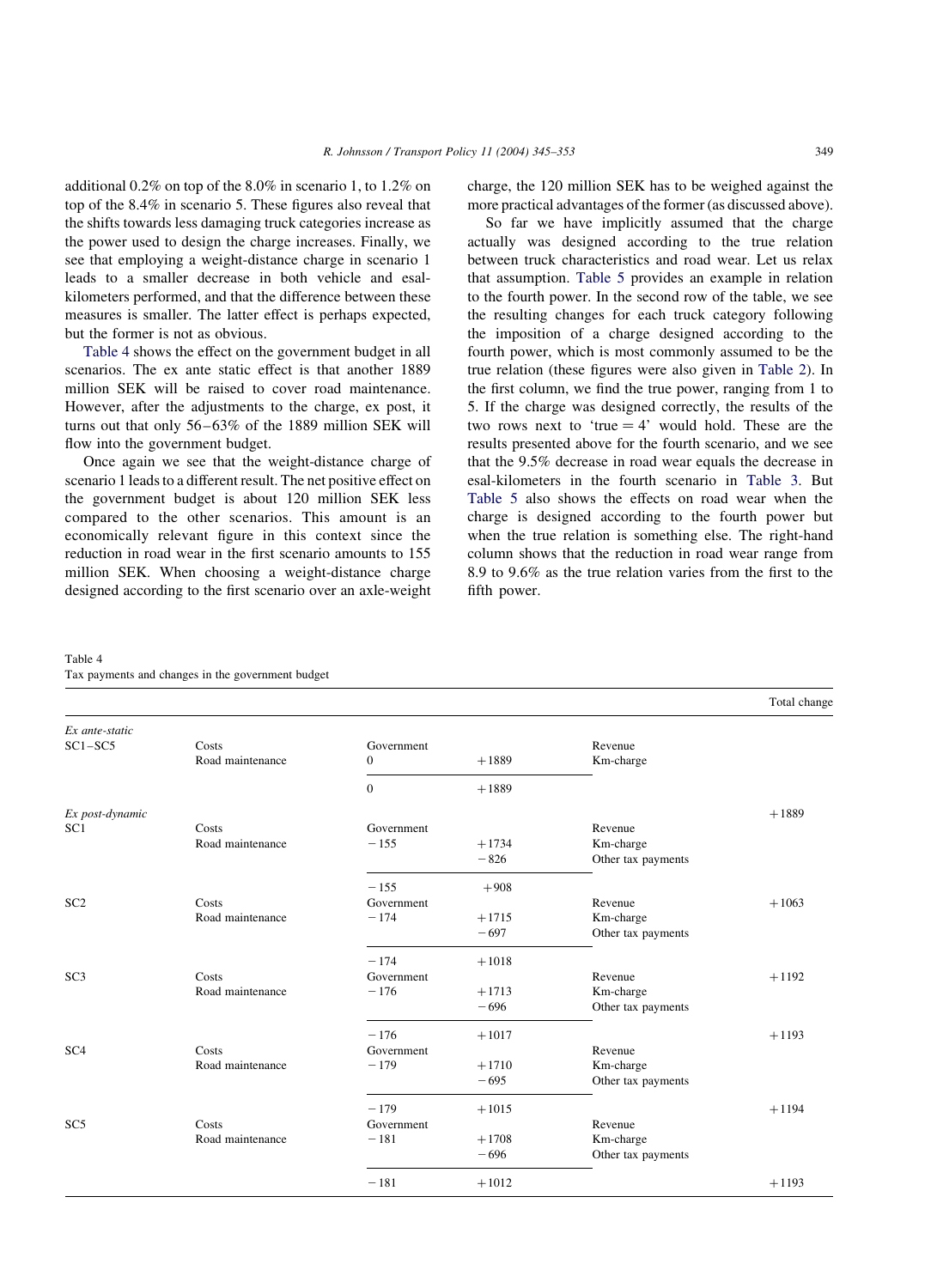|            |                      | L <sub>2</sub> | L <sub>3</sub> | L4   | LS21    | LS22    | LS23    | LS32    | LS33        | LS34       | LS44    | Total     | $\%$   |
|------------|----------------------|----------------|----------------|------|---------|---------|---------|---------|-------------|------------|---------|-----------|--------|
|            | $\%$                 | $-10.3$        | $-5.4$         | 2.4  | $-21.7$ | $-11.8$ | $-9.7$  | $-6.4$  | $-3.5$      | $-11.4$    | $-7.2$  |           |        |
| $true = 1$ | $Esal-kma$           | 1 0 98.9       | 672.8          | 32.2 | 23.4    | 170.6   | 266.1   | 561.7   | 1 207.7     | 3 4 7 8 .4 | 292.5   | 7 804.3   |        |
|            | Change               | $-112.9$       | $-36.0$        | 0.8  | $-5.1$  | $-20.1$ | $-25.8$ | $-35.8$ | $-42.3$     | $-396.2$   | $-21.0$ | $-694.5$  | $-8.9$ |
| $true = 2$ | $Esal-kma$           | 1 298.4        | 742.6          | 28.2 | 28.0    | 194.7   | 295.4   | 585.9   | 1 1 5 4 .7  | 4 2 6 4 .4 | 334.9   | 8 9 27.4  |        |
|            | Change               | $-133.4$       | $-39.8$        | 0.7  | $-6.1$  | $-22.9$ | $-28.7$ | $-37.4$ | $-40.5$     | $-485.7$   | $-24.0$ | $-817.8$  | $-9.2$ |
| $true = 3$ | $Esal-kma$           | 1 624.1        | 864.8          | 25.0 | 34.8    | 229.5   | 341.5   | 632.7   | 1 1 8 9 . 0 | 5 3 7 1 .1 | 398.1   | 10 710.5  |        |
|            | Change               | $-166.9$       | $-46.3$        | 0.6  | $-7.6$  | $-27.0$ | $-33.1$ | $-40.3$ | $-41.7$     | $-611.8$   | $-28.6$ | $-1002.7$ | $-9.4$ |
| $true = 4$ | $Esal-kma$           | 2 117.1        | 047.9          | 22.2 | 44.3    | 278.2   | 409.4   | 705.7   | 1 310.6     | 6 8 8 2.8  | 487.5   | 13 305.7  |        |
|            | Change               | $-217.6$       | $-56.1$        | 0.5  | $-9.6$  | $-32.8$ | $-39.7$ | $-45.0$ | $-46.0$     | $-783.9$   | $-35.0$ | $-1265.1$ | $-9.5$ |
| $true = 5$ | Esal-km <sup>a</sup> | 2 8 3 6.7      | 1 304.8        | 20.0 | 57.6    | 345.6   | 506.7   | 810.5   | 1 5 2 6.4   | 8 9 1 4.2  | 610.3   | 16 932.8  |        |
|            | Change               | $-291.5$       | $-69.9$        | 0.5  | $-12.5$ | $-40.7$ | $-49.2$ | $-51.7$ | $-53.5$     | $-1015.3$  | $-43.8$ | $-1627.6$ | $-9.6$ |

<span id="page-5-0"></span>

| Table 5                                                                          |  |
|----------------------------------------------------------------------------------|--|
| Charge designed according to the 4th power and true power varies between 1 and 5 |  |

<sup>a</sup> Millions.

If the same kind of computation is performed for all the five scenarios, the results could be displayed in a matrix, as in Table 6. In the table, the columns represent the power relation chosen when the charge was designed and the rows the true relation. Again, focusing for example on the column where the fourth power relation was used for the charge, we see that the deviation from the true relation resulted in a deviation of  $-0.6, -0.3, -0.1$  and  $+0.1\%$  of annual road wear costs. These figures could also be found in the righthand column in Table 5 by subtracting  $-8.9, -9.2, -9.4$ and  $-9.6$  from the true fourth power result of  $-9.5$ . Making the same computations for all the other scenarios shows that the deviation from the optimal change in road wear costs ranges from  $-0.8$  to  $+0.2\%$  of annual road wear costs. A positive figure means actual road wear is reduced more than the optimal, a negative that actual road wear is reduced less than the optimal. Hence, if the true relation between truck characteristics and road wear lies somewhere between the first and the fifth power, the deviation from the optimal incurred by designing the charge according to a false power ranges between  $-15.1$  and 3.8 million SEK, as long as the charge is designed according to one of the five powers.

#### 4.2. The results of the sensitivity analysis

The aim of the sensitivity analysis is to try to see how robust the results are with regard to certain assumptions

| Table 6                                                   |  |  |  |  |
|-----------------------------------------------------------|--|--|--|--|
| Cost of being wrong, percentage of annual road wear costs |  |  |  |  |

| True exponent  | Charge designed according to exponent |        |        |        |        |  |  |  |
|----------------|---------------------------------------|--------|--------|--------|--------|--|--|--|
|                |                                       | 2      |        |        |        |  |  |  |
|                |                                       | $-0.2$ | $-0.3$ | $-0.6$ | $-0.8$ |  |  |  |
| $\overline{2}$ | 0.1                                   |        | $-0.1$ | $-0.3$ | $-0.5$ |  |  |  |
| 3              | 0.1                                   | 0.1    |        | $-0.1$ | $-0.2$ |  |  |  |
| 4              | 0.2                                   | 0.2    | 0.1    |        | $-0.1$ |  |  |  |
| 5              | 0.2                                   | 0.2    | 0.2    | 0.1    |        |  |  |  |

A positive figure means actual road wear is reduced more than the optimal, a negative means that actual road wear is reduced less than the optimal.

about parameter values, especially the elasticities. The procedure, a so-called unconditional systematic sensitivity analysis, follows [Harrison and Vinod \(1992\)](#page-8-0). The idea is that the model is solved over and over again while some key parameters are simultaneously perturbed, very much like a Monte Carlo simulation. The key elasticities in the study are the substitution elasticities within the trucking nests and between the trucking nests. These are shown in Table  $7^{10}$ .

The parameter values are perturbed simultaneously and the model is then solved  $1000$  times<sup>11</sup>. The resulting t-values are shown in [Table 2](#page-3-0) above. The results do overall appear to be statistically significant at a 5% level of statistical significance<sup>12</sup>. Hence, the results seem to be robust with regard to the key parameters of the study.

#### 5. Concluding remarks

In this study, an axle-weight-distance related kilometer charge has been differentiated for 10 different truck categories according to their contribution to road wear and deformation. The AASHO Fourth Power Rule, set to cover the annual road wear and maintenance costs in Sweden, determines the money cost of this contribution on the margin. The charge has also been designed by varying the power, from the first through the fifth power. The different charges have then been simulated in a CGE model.

<sup>&</sup>lt;sup>10</sup> Finding estimates for these elasticities turned out to be almost impossible, so rough guesstimates have had to be made. However, the guesstimates were guided by studying several sources, including the changes that appeared when Sweden abolished the previous kilometer charge in 1993. Although not very accurate statistically, they provided some guidance. The uncertainty of the figures will be handled within the systematic sensitivity analysis. For more on this, see [Johnsson \(2003,](#page-8-0) [Appendix F\)](#page-8-0).

<sup>&</sup>lt;sup>11</sup> Following Harrison and Kriström (1997) and Hill (1998), the sample size, i.e. the number of times the model is solved is set to 1000. For more on this, see [Harrison et al. \(1993\).](#page-8-0)  $12$  Note that not all distributions are assumed to be normal, so that the

critical t-values are valid only asymptotically.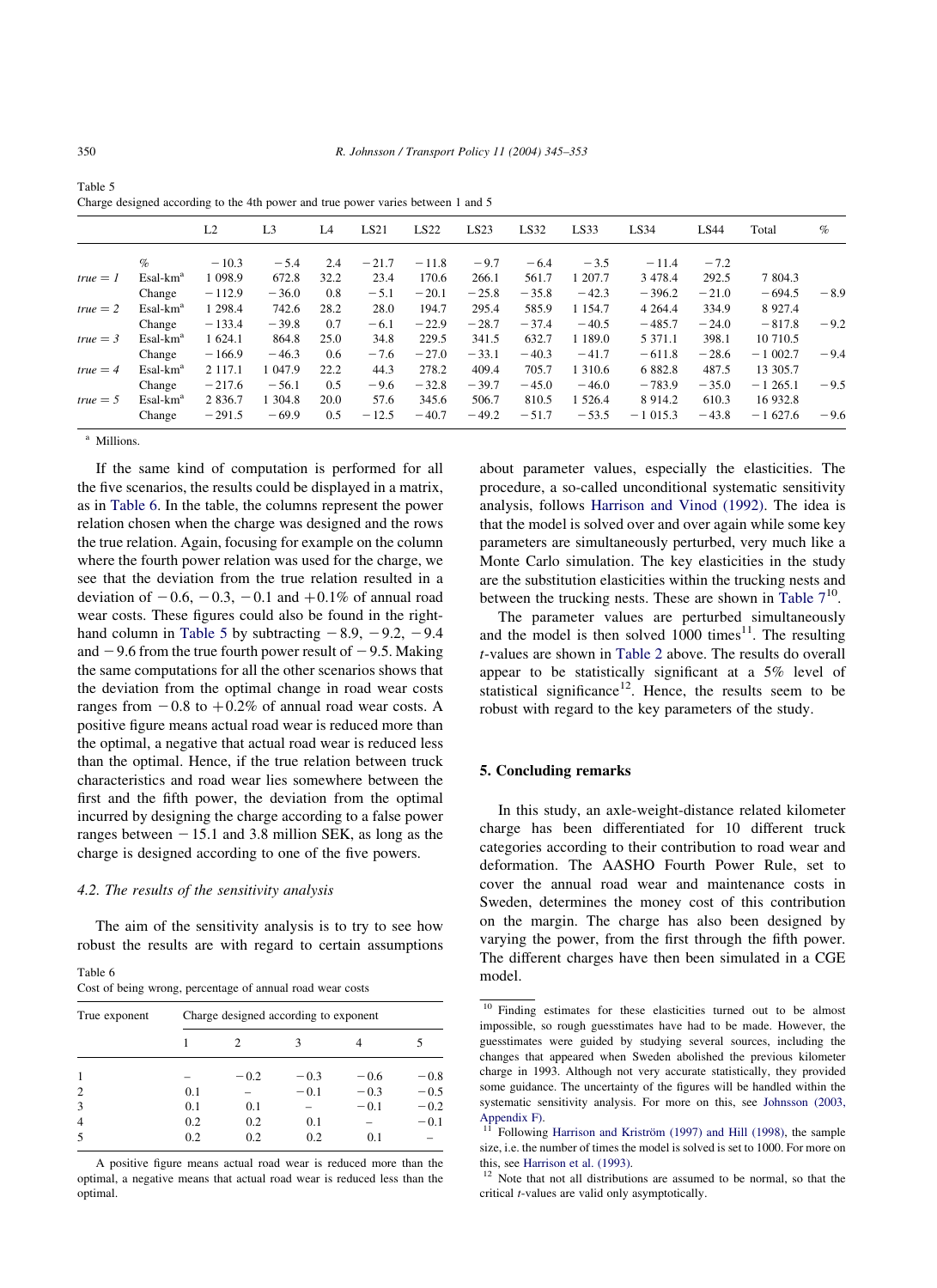<span id="page-6-0"></span>Table 7 Some key elasticities

| Elasticity of substitution                  | Point<br>estimate | Range      | Distribution |
|---------------------------------------------|-------------------|------------|--------------|
| Between input of                            | 0.2               | (0.0, 0.4) | Uniform      |
| 'local' trucks<br>Between input of          | 0.4               | (0.0, 0.8) | Uniform      |
| 'regional' trucks                           |                   |            |              |
| Between input of                            | 0.6               | (0.0, 1.2) | Uniform      |
| 'long-distance' trucks<br>Between the nests | 0.25              | (0.0, 0.5) | Uniform      |
|                                             |                   |            |              |

The results are similar in all scenarios except when the first power is employed. Studying the results in detail, we see that we could expect a decrease in activity in the most damaging truck categories according to all scenarios. Also, when the higher powers are used to design the charges, the charge actually might lead to significant increases in the activity of the least damaging truck category (assumed to be used only locally).

The decrease in overall road wear ranges from 155 when the first power is used to 174–181 million SEK when the higher powers are used. This could be compared to the total road wear cost of 1889 million SEK that was used to determine the level of the charges. It is notable that the use of the first power leads to less reduction in road wear.

Most of the decrease in road wear in the model appears to be a result of the decrease in the general trucking activity and only to a lesser extent a result of shifts towards less damaging truck categories. The decrease in the overall number of vehicle kilometers performed ranges between 8.0% when the first power is used and 8.4–8.7% when the higher powers are used. Moreover, the 'extra' decrease in the overall number of esal-kilometers performed increases as a higher power is used to design the charge. This is not really the case when the first power is used, as expected.

The effect on the government budget varies with the choice between a first power and the higher powers. In the first case, only 56% of the tax revenue expected to be raised, based on a static calculation, was actually raised in the model. In the other cases, about 63% was raised. The difference between 63 and 56% amounts to about 120 million SEK. If this figure is compared to the reduced road wear costs of 155 million SEK of the first case, we see that the magnitude is significant. Furthermore, it is indeed notable that as little as between 56 and 63% of 1889 million SEK actually flowed into the government's accounts after the adjustment to the newly imposed charges.

These results were based on the assumption that the people designing the charge, thereby choosing a power rule, made the right choice. By studying the effects of designing the charge according to one power relation, while the true one was another of the five at hand, the model results told us that the cost of being wrong appears to be modest. Choosing the wrong power leads to a deviation from the effects when one was right of between  $-0.8$  and  $+0.2\%$  of the annual road wear costs. It appears being wrong about the power is somewhat worse if the true relation is the first power, but the cost of being wrong is rather modest in comparison to annual road wear costs.

The difference between the use of a first power compared to the others is that designing the charge according to the first power amounts to a weight-distance charge rather than an axle-weight-distance. Thus, the results reveal that there are implicit costs of implementing a weight-distance charge. Even the cost of being wrong was slightly higher in this case, although modest. Such implicit costs then have to be weighed against other practical advantages of the weightdistance charge, for example that less information is needed and that it imposes less of a burden to collect the charges. However, the present model provides no answer to such judgements.

The results presented here appear to be robust with regard to the choice of some key parameters. However, it is perhaps also appropriate to raise some uncertainties regarding these results. The results are of course highly dependent on the design of the charge, the choice of model used for the simulations, the model structure itself, etc. A degree of caution is therefore called for when inferring the consequences of these results in the real world. Finally, a few words about future work. Since the model simulation of this study would seem to indicate that the choice of power is of only minor importance, except in the case of the first power, I suggest that more effort needs to be put into (i) finding a monetary measure of road wear, (ii) finding a charging technology that satisfies relevant minimum cost and maximum convenience criteria, both for the trucking business and the collection of the charges, and (iii) finding ways to compensate the trucking businesses financially for their increased costs, for example by lowering some other tax they are forced to pay today.

#### Appendix A. The model

The model is a static, small open economy, computable general equilibrium (CGE) model in the Shoven and Whalley (1972) tradition, calibrated to fit the Swedish input–output matrices of 1995.

Based on neo-classical microeconomic theory, there is a number of profit maximizing firms producing commodities using intermediate inputs (i.e. other commodities as well as some of the same commodity) as well as labour and capital inputs. The production exhibits constant returns to scale and the output is sold on so-called 'perfectly' competitive commodity markets. This can be described as

$$
Y_j = G_{ji}(I_{ji}, VA_j) \tag{A1}
$$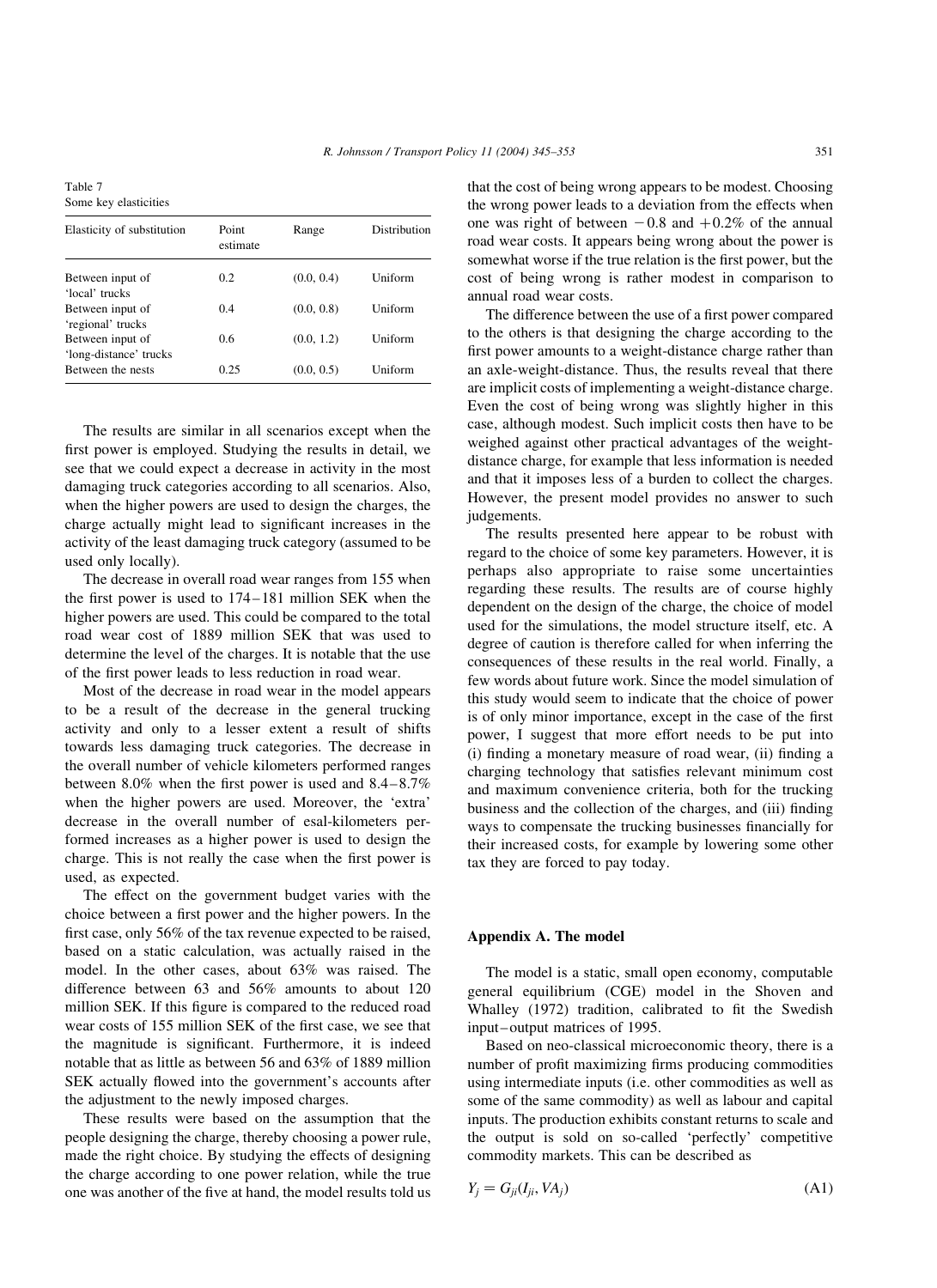

where the  $j$ th industry,  $Y$ , produces one or more commodities,  $G_i$ , using intermediate inputs,  $I_i$ , and value added, VA. The subindices  $j$  and  $i$  denote an industry and a commodity, respectively. The value added consists of capital and labour input according to

$$
VA_j = VA_j(K_j, L_j) \tag{A2}
$$

where  $K$  and  $L$  denote capital and labour inputs, respectively. The production functions are Leontief, Cobb-Douglas or CES. The output of each commodity is designated to the export or the domestic market. Together with the imported commodities the output designated for the domestic market form the domestic supply. The imports are modelled according to the Armington (1969) assumption, meaning that imported and domestic commodities are not perfect substitutes, but rather only close substitutes. For symmetry reasons the same applies for the exports.

The labour market is modelled as a competitive market that is cleared by adjustment of the real wage rate. The labour supply function is calibrated according to [Ballard](#page-8-0) [\(1999\)](#page-8-0), whereby the labour supply function is calibrated to the desired labour supply elasticity. As Ballard points out, the labour supply elasticity determines the elasticity of substitution between commodities and leisure in the utility function. Or, conversely, by choosing the latter, one indirectly determines the former, something often seems to have been overlooked in CGE modelling. Ballard shows

that this is of great importance, among other things for the welfare results.<sup>13</sup>

The domestic supply is either consumed as intermediate input, as an investment commodity, or consumed by the government or by a representative consumer. The final demand of the representative consumer is represented according to a utility function

$$
U = U(G, l) \tag{A3}
$$

where the consumer derives utility from consuming commodities, G; and leisure, l: The consumer finances the purchases by selling their endowments of capital and labour to the producers in the labour and capital markets. In addition, the consumer also receives transfers from the government and the consumer carries out the investments. The government finances its consumption by collecting taxes from producers and the consumer. The model is closed by balancing the current account, keeping it at the benchmark level by adjusting the real exchange rate.

The nested production structure is given by Fig. A1, where also the point estimates of the elasticities are shown. For more about the elasticities, see [Johnsson \(2003,](#page-8-0) [Appendix F\).](#page-8-0)

<sup>&</sup>lt;sup>13</sup> See [Johnsson \(2003, Appendix B\)](#page-8-0) for a fuller description of Ballard's point in relation to the current model.